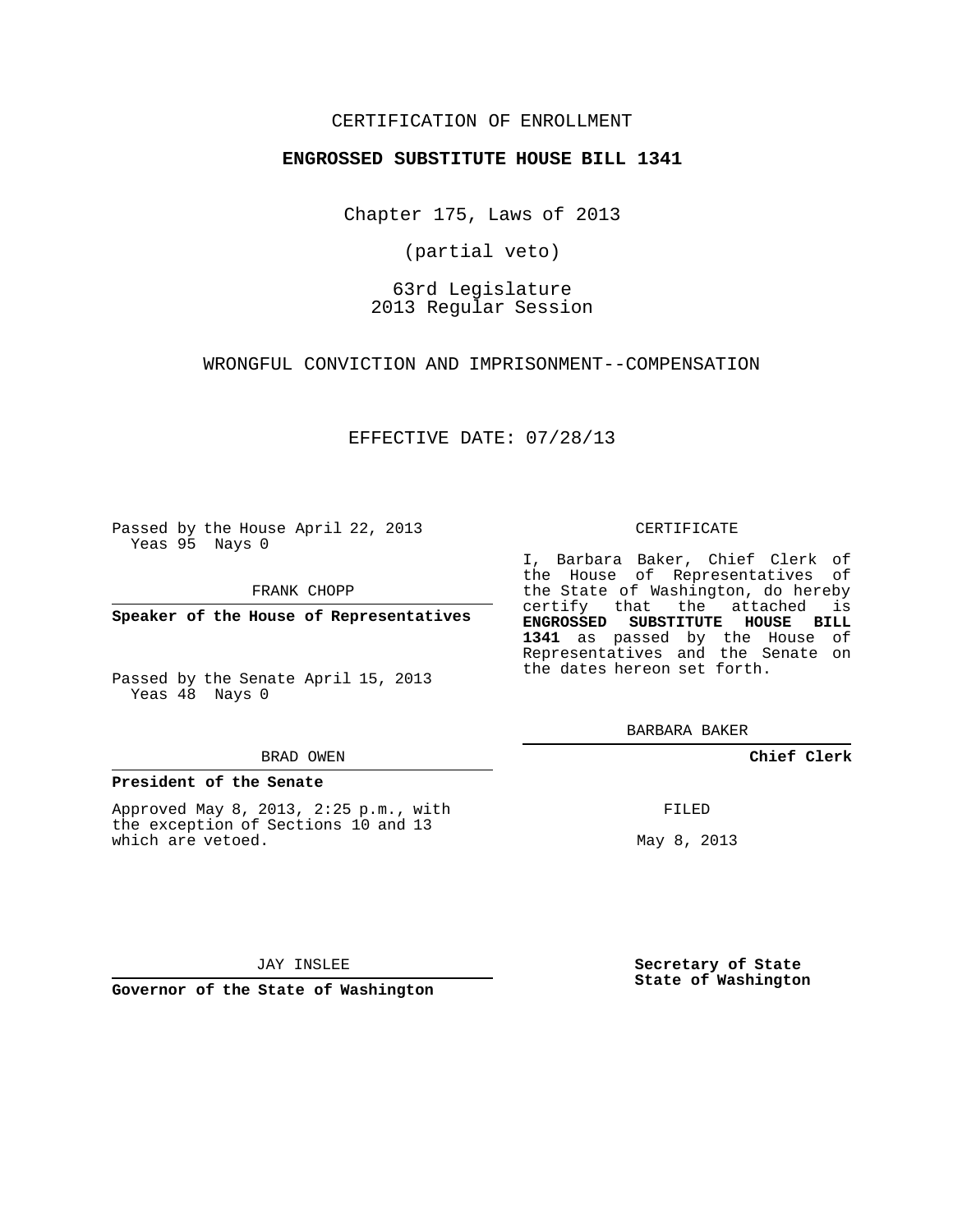# **ENGROSSED SUBSTITUTE HOUSE BILL 1341** \_\_\_\_\_\_\_\_\_\_\_\_\_\_\_\_\_\_\_\_\_\_\_\_\_\_\_\_\_\_\_\_\_\_\_\_\_\_\_\_\_\_\_\_\_

\_\_\_\_\_\_\_\_\_\_\_\_\_\_\_\_\_\_\_\_\_\_\_\_\_\_\_\_\_\_\_\_\_\_\_\_\_\_\_\_\_\_\_\_\_

AS AMENDED BY THE SENATE

Passed Legislature - 2013 Regular Session

## **State of Washington 63rd Legislature 2013 Regular Session**

By House Judiciary (originally sponsored by Representatives Orwall,<br>Goodman, Pollet, Jinkins, Carlyle, Roberts, Appleton, Hunt, Pollet, Jinkins, Carlyle, Roberts, Appleton, Hunt, Upthegrove, Green, Kagi, Seaquist, Moeller, Kirby, Santos, Ryu, Pedersen, and Moscoso)

READ FIRST TIME 02/14/13.

 AN ACT Relating to creating a claim for compensation for wrongful conviction and imprisonment; amending RCW 4.92.130; adding a new section to chapter 28B.15 RCW; adding a new section to chapter 72.09 RCW; and adding a new chapter to Title 4 RCW.

5 BE IT ENACTED BY THE LEGISLATURE OF THE STATE OF WASHINGTON:

 NEW SECTION. **Sec. 1.** The legislature recognizes that persons convicted and imprisoned for crimes they did not commit have been uniquely victimized. Having suffered tremendous injustice by being stripped of their lives and liberty, they are forced to endure imprisonment and are later stigmatized as felons. A majority of those wrongly convicted in Washington state have no remedy available under the law for the destruction of their personal lives resulting from errors in our criminal justice system. The legislature intends to provide an avenue for those who have been wrongly convicted in Washington state to redress the lost years of their lives, and help to address the unique challenges faced by the wrongly convicted after exoneration.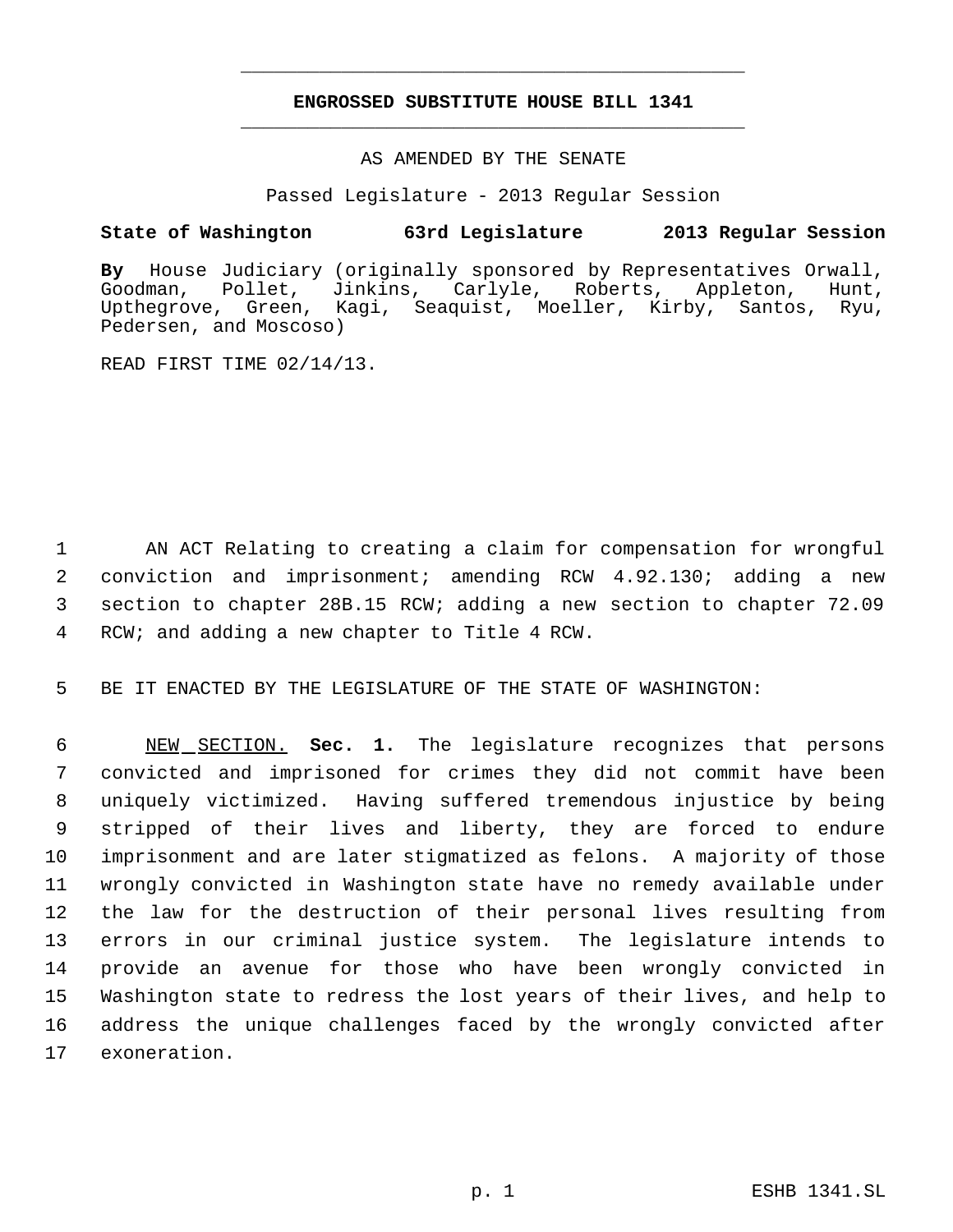NEW SECTION. **Sec. 2.** (1) Any person convicted in superior court and subsequently imprisoned for one or more felonies of which he or she is actually innocent may file a claim for compensation against the state.

(2) For purposes of this chapter, a person is:

 (a) "Actually innocent" of a felony if he or she did not engage in 7 any illegal conduct alleged in the charging documents; and

 (b) "Wrongly convicted" if he or she was charged, convicted, and imprisoned for one or more felonies of which he or she is actually innocent.

 (3)(a) If the person entitled to file a claim under subsection (1) of this section is incapacitated and incapable of filing the claim, or if he or she is a minor, or is a nonresident of the state, the claim may be filed on behalf of the claimant by an authorized agent.

 (b) A claim filed under this chapter survives to the personal representative of the claimant as provided in RCW 4.20.046.

 NEW SECTION. **Sec. 3.** (1) All claims under this chapter must be filed in superior court. The venue for such actions is governed by RCW 4.12.020.

 (2) Service of the summons and complaint is governed by RCW 4.28.080.

 NEW SECTION. **Sec. 4.** (1) In order to file an actionable claim for compensation under this chapter, the claimant must establish by documentary evidence that:

 (a) The claimant has been convicted of one or more felonies in superior court and subsequently sentenced to a term of imprisonment, 27 and has served all or part of the sentence;

 (b)(i) The claimant is not currently incarcerated for any offense; and

 (ii) During the period of confinement for which the claimant is seeking compensation, the claimant was not serving a term of imprisonment or a concurrent sentence for any crime other than the felony or felonies that are the basis for the claim;

 (c)(i) The claimant has been pardoned on grounds consistent with innocence for the felony or felonies that are the basis for the claim; or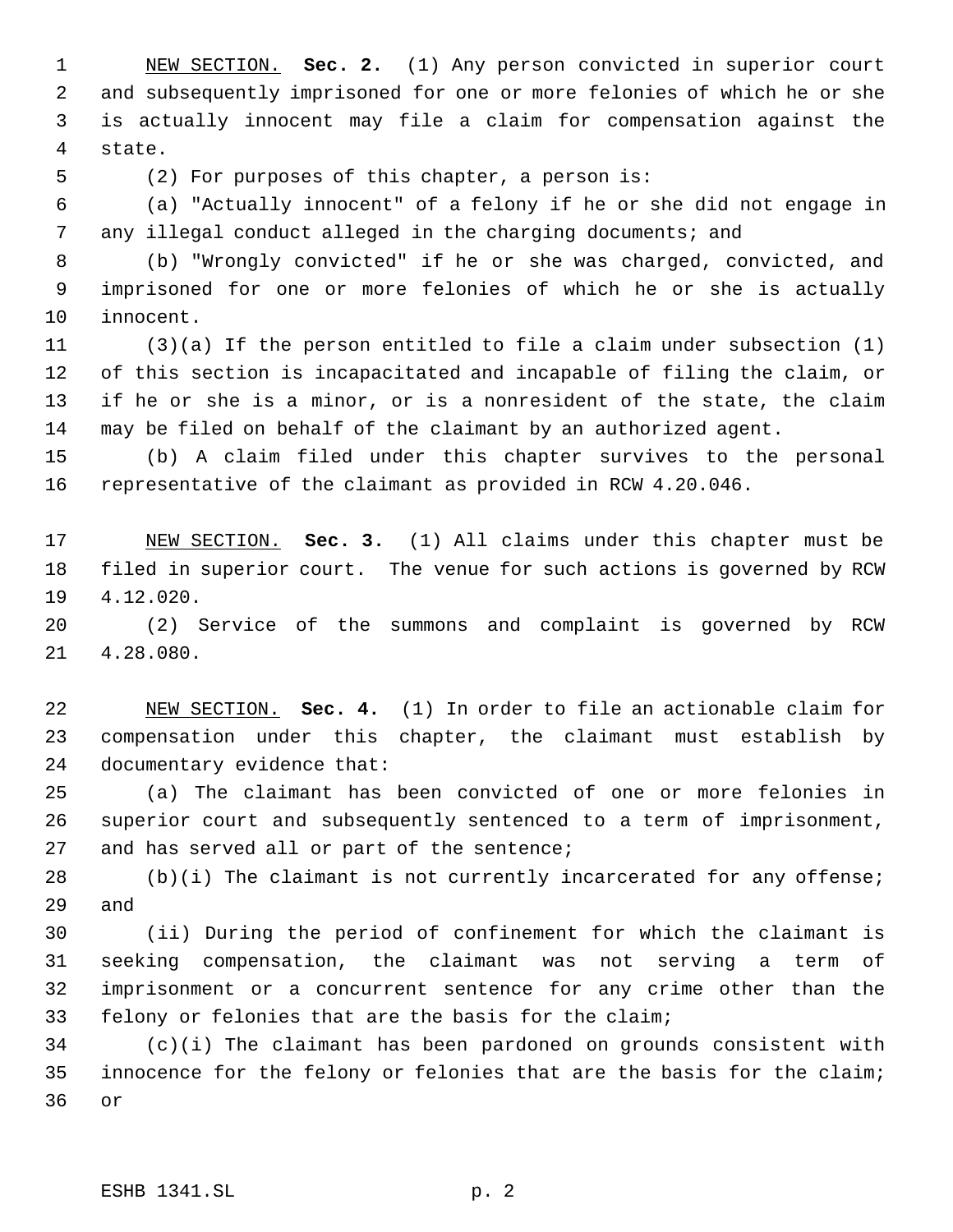(ii) The claimant's judgment of conviction was reversed or vacated and the charging document dismissed on the basis of significant new exculpatory information or, if a new trial was ordered pursuant to the presentation of significant new exculpatory information, either the claimant was found not guilty at the new trial or the claimant was not retried and the charging document dismissed; and

(d) The claim is not time barred by section 9 of this act.

 (2) In addition to the requirements in subsection (1) of this section, the claimant must state facts in sufficient detail for the finder of fact to determine that:

 (a) The claimant did not engage in any illegal conduct alleged in 12 the charging documents; and

 (b) The claimant did not commit or suborn perjury, or fabricate evidence to cause or bring about the conviction. A guilty plea to a crime the claimant did not commit, or a confession that is later determined by a court to be false, does not automatically constitute perjury or fabricated evidence under this subsection.

 (3) Convictions vacated, overturned, or subject to resentencing pursuant to *In re: Personal Detention of Andress*, 147 Wn.2d 602 (2002) may not serve as the basis for a claim under this chapter unless the claimant otherwise satisfies the qualifying criteria set forth in section 2 of this act and this section.

 (4) The claimant must verify the claim unless he or she is incapacitated, in which case the personal representative or agent filing on behalf of the claimant must verify the claim.

 (5) If the attorney general concedes that the claimant was wrongly convicted, the court must award compensation as provided in section 6 of this act.

 (6)(a) If the attorney general does not concede that the claimant was wrongly convicted and the court finds after reading the claim that the claimant does not meet the filing criteria set forth in this section, it may dismiss the claim, either on its own motion or on the motion of the attorney general.

 (b) If the court dismisses the claim, the court must set forth the reasons for its decision in written findings of fact and conclusions of law.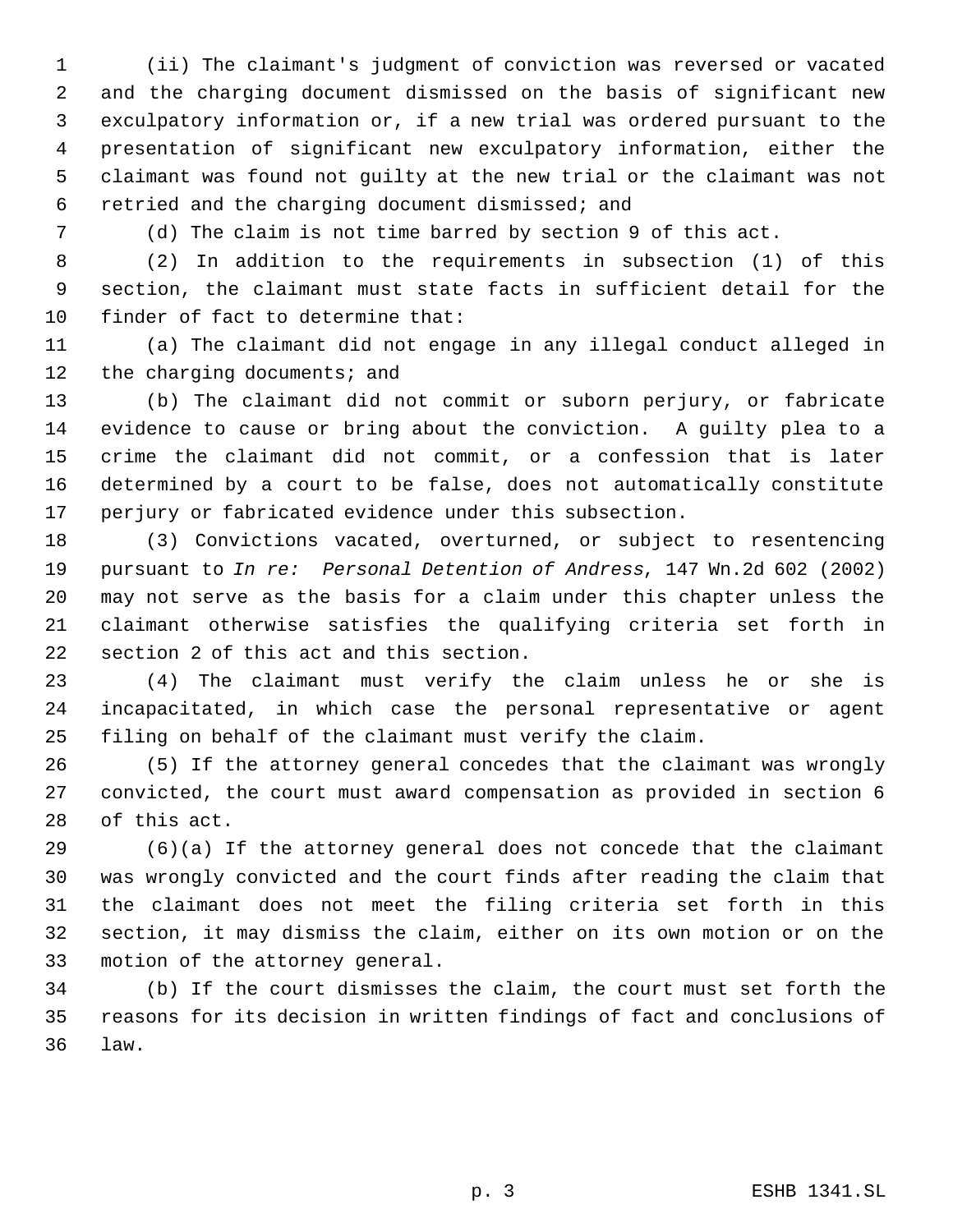NEW SECTION. **Sec. 5.** Any party is entitled to the rights of appeal afforded parties in a civil action following a decision on such motions. In the case of dismissal of a claim, review of the superior court action is de novo.

 NEW SECTION. **Sec. 6.** (1) In order to obtain a judgment in his or her favor, the claimant must show by clear and convincing evidence that:

 (a) The claimant was convicted of one or more felonies in superior court and subsequently sentenced to a term of imprisonment, and has served all or any part of the sentence;

 (b)(i) The claimant is not currently incarcerated for any offense; and

 (ii) During the period of confinement for which the claimant is seeking compensation, the claimant was not serving a term of imprisonment or a concurrent sentence for any conviction other than those that are the basis for the claim;

 (c)(i) The claimant has been pardoned on grounds consistent with innocence for the felony or felonies that are the basis for the claim; or

 (ii) The claimant's judgment of conviction was reversed or vacated and the charging document dismissed on the basis of significant new exculpatory information or, if a new trial was ordered pursuant to the presentation of significant new exculpatory information, either the claimant was found not guilty at the new trial or the claimant was not retried and the charging document dismissed;

 (d) The claimant did not engage in any illegal conduct alleged in 27 the charging documents; and

 (e) The claimant did not commit or suborn perjury, or fabricate evidence to cause or bring about his or her conviction. A guilty plea to a crime the claimant did not commit, or a confession that is later determined by a court to be false, does not automatically constitute perjury or fabricated evidence under this subsection.

 (2) Any pardon or proclamation issued to the claimant must be certified by the officer having lawful custody of the pardon or proclamation, and be affixed with the seal of the office of the governor, or with the official certificate of such officer before it may be offered as evidence.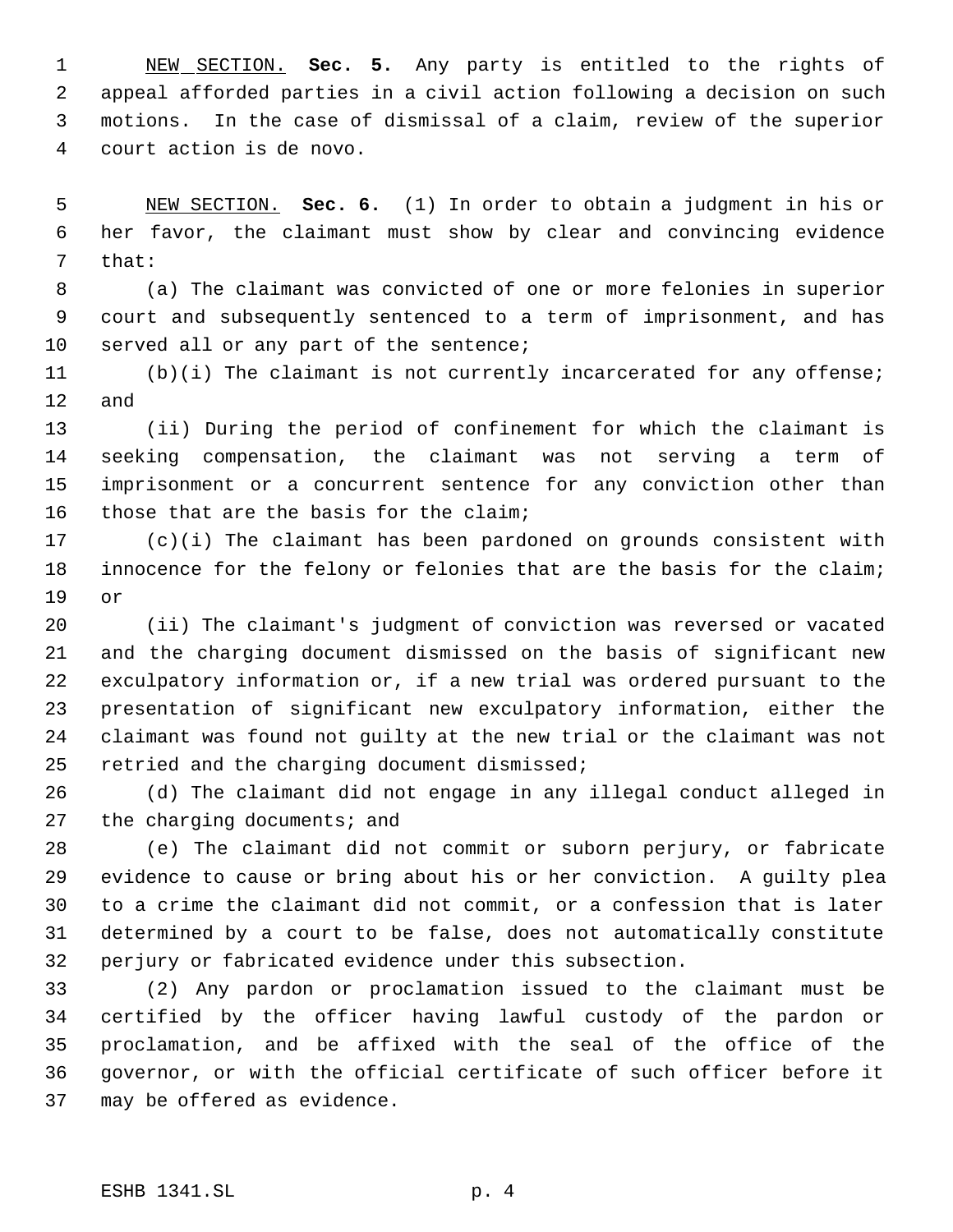(3) In exercising its discretion regarding the weight and admissibility of evidence, the court must give due consideration to difficulties of proof caused by the passage of time or by release of evidence pursuant to a plea, the death or unavailability of witnesses, the destruction of evidence, or other factors not caused by the parties.

 (4) The claimant may not be compensated for any period of time in which he or she was serving a term of imprisonment or a concurrent sentence for any conviction other than the felony or felonies that are the basis for the claim.

 (5) If the jury or, in the case where the right to a jury is waived, the court finds by clear and convincing evidence that the claimant was wrongly convicted, the court must order the state to pay the actually innocent claimant the following compensation award, as adjusted for partial years served and to account for inflation from the effective date of this section:

 (a) Fifty thousand dollars for each year of actual confinement including time spent awaiting trial and an additional fifty thousand dollars for each year served under a sentence of death pursuant to chapter 10.95 RCW;

 (b) Twenty-five thousand dollars for each year served on parole, community custody, or as a registered sex offender pursuant only to the felony or felonies which are grounds for the claim;

 (c) Compensation for child support payments owed by the claimant that became due and interest on child support arrearages that accrued while the claimant was in custody on the felony or felonies that are grounds for the compensation claim. The funds must be paid on the claimant's behalf in a lump sum payment to the department of social and health services for disbursement under Title 26 RCW;

 (d) Reimbursement for all restitution, assessments, fees, court costs, and all other sums paid by the claimant as required by pretrial 32 orders and the judgment and sentence; and

 (e) Attorneys' fees for successfully bringing the wrongful conviction claim calculated at ten percent of the monetary damages awarded under subsection (5)(a) and (b) of this section, plus expenses. However, attorneys' fees and expenses may not exceed seventy-five thousand dollars. These fees may not be deducted from the compensation award due to the claimant and counsel is not entitled to receive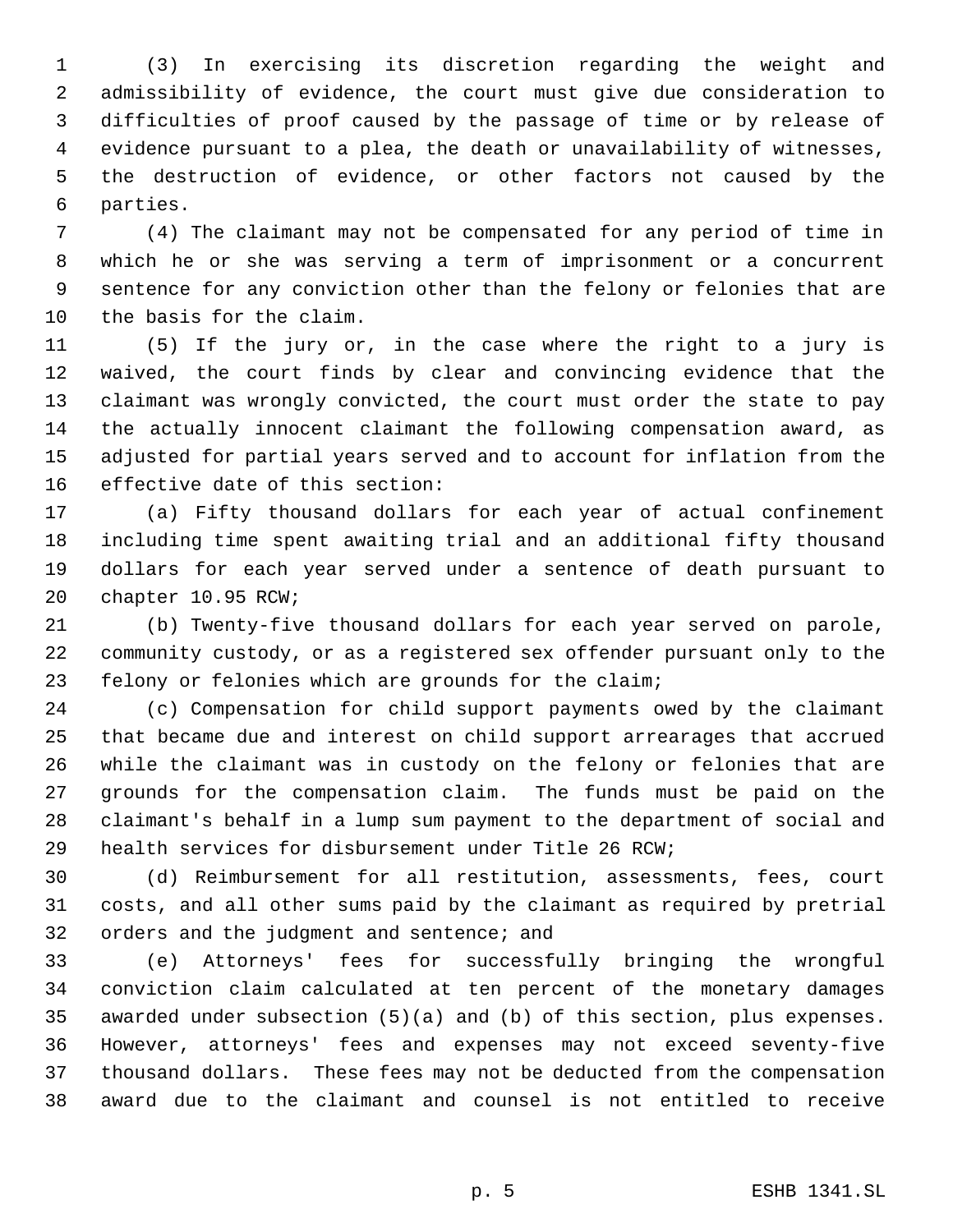additional fees from the client related to the claim. The court may not award any attorneys' fees to the claimant if the claimant fails to prove he or she was wrongly convicted.

(6) The compensation award may not include any punitive damages.

 (7) The court may not offset the compensation award by any expenses incurred by the state, the county, or any political subdivision of the state including, but not limited to, expenses incurred to secure the claimant's custody, or to feed, clothe, or provide medical services for the claimant. The court may not offset against the compensation award the value of any services or reduction in fees for services to be provided to the claimant as part of the award under this section.

 (8) The compensation award is not income for tax purposes, except attorneys' fees awarded under subsection (5)(e) of this section.

 (9)(a) Upon finding that the claimant was wrongly convicted, the court must seal the claimant's record of conviction.

 (b) Upon request of the claimant, the court may order the claimant's record of conviction vacated if the record has not already been vacated, expunged, or destroyed under court rules. The requirements for vacating records under RCW 9.94A.640 do not apply.

 (10) Upon request of the claimant, the court must refer the claimant to the department of corrections or the department of social and health services for access to reentry services, if available, including but not limited to counseling on the ability to enter into a structured settlement agreement and where to obtain free or low-cost legal and financial advice if the claimant is not already represented, the community-based transition programs and long-term support programs for education, mentoring, life skills training, assessment, job skills development, mental health and substance abuse treatment.

 (11) The claimant or the attorney general may initiate and agree to a claim with a structured settlement for the compensation awarded under subsection (5) of this section. During negotiation of the structured settlement agreement, the claimant must be given adequate time to consult with the legal and financial advisor of his or her choice. Any structured settlement agreement binds the parties with regard to all compensation awarded. A structured settlement agreement entered into under this section must be in writing and signed by the parties or their representatives and must clearly state that the parties understand and agree to the terms of the agreement.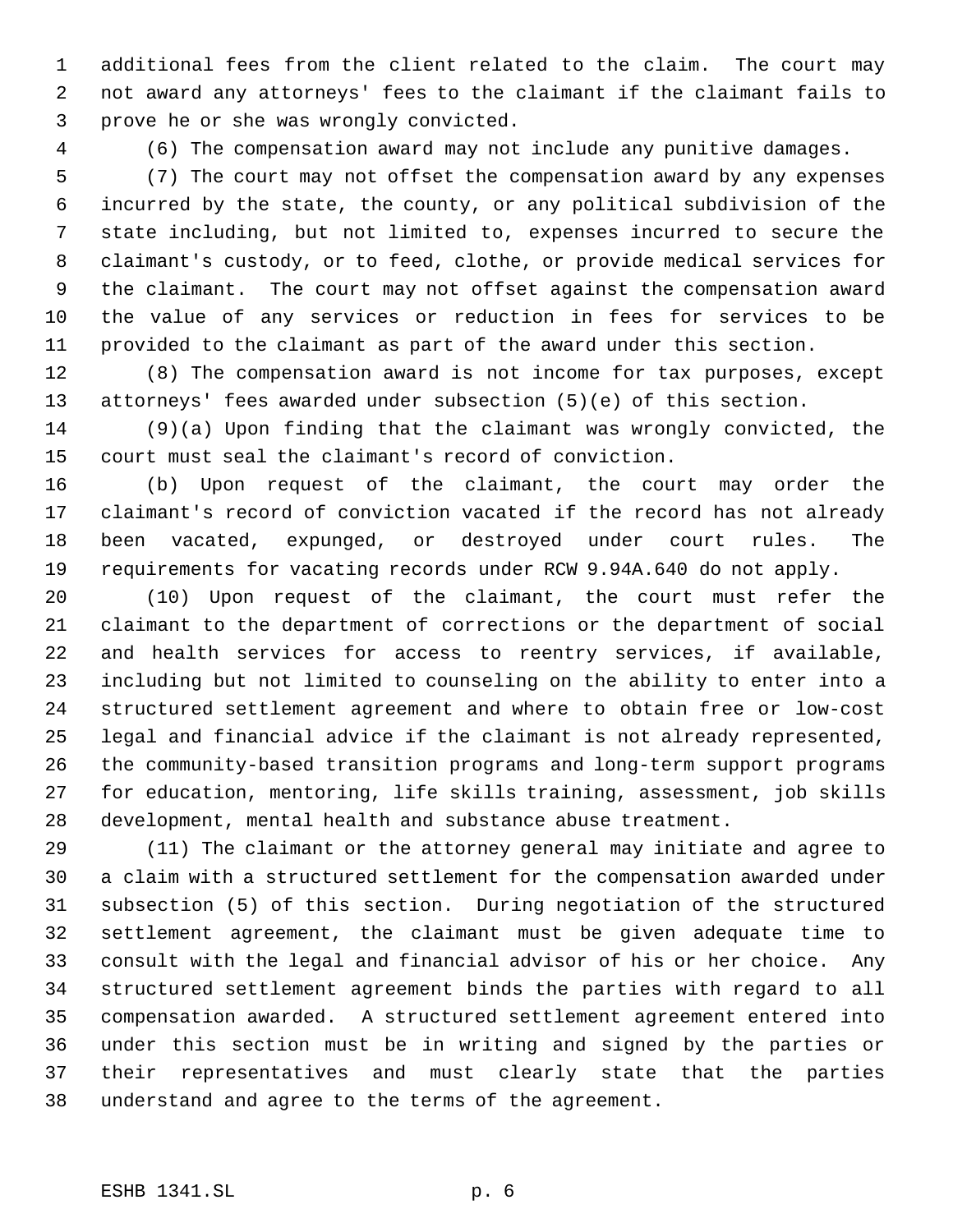(12) Before approving any structured settlement agreement, the court must ensure that the claimant has an adequate understanding of the agreement. The court may approve the agreement only if the judge finds that the agreement is in the best interest of the claimant and actuarially equivalent to the lump sum compensation award under subsection (5) of this section before taxation. When determining whether the agreement is in the best interest of the claimant, the 8 court must consider the following factors:

(a) The age and life expectancy of the claimant;

(b) The marital or domestic partnership status of the claimant; and

(c) The number and age of the claimant's dependants.

 NEW SECTION. **Sec. 7.** (1) On or after the effective date of this section, when a court grants judicial relief, such as reversal and vacation of a person's conviction, consistent with the criteria established in section 4 of this act, the court must provide to the claimant a copy of sections 2 through 12 of this act at the time the relief is granted.

 (2) The clemency and pardons board or the indeterminate sentence review board, whichever is applicable, upon issuance of a pardon by the governor on grounds consistent with innocence on or after the effective date of this section, must provide a copy of sections 2 through 12 of this act to the individual pardoned.

 (3) If an individual entitled to receive the information required under this section shows that he or she was not provided with the information, he or she has an additional twelve months, beyond the statute of limitations under section 9 of this act, to bring a claim under this chapter.

 NEW SECTION. **Sec. 8.** (1) It is the intent of the legislature that the remedies and compensation provided under this chapter shall be exclusive to all other remedies at law and in equity against the state or any political subdivision of the state. As a requirement to making a request for relief under this chapter, the claimant waives any and all other remedies, causes of action, and other forms of relief or compensation against the state, any political subdivision of the state, and their officers, employees, agents, and volunteers related to the claimant's wrongful conviction and imprisonment. This waiver shall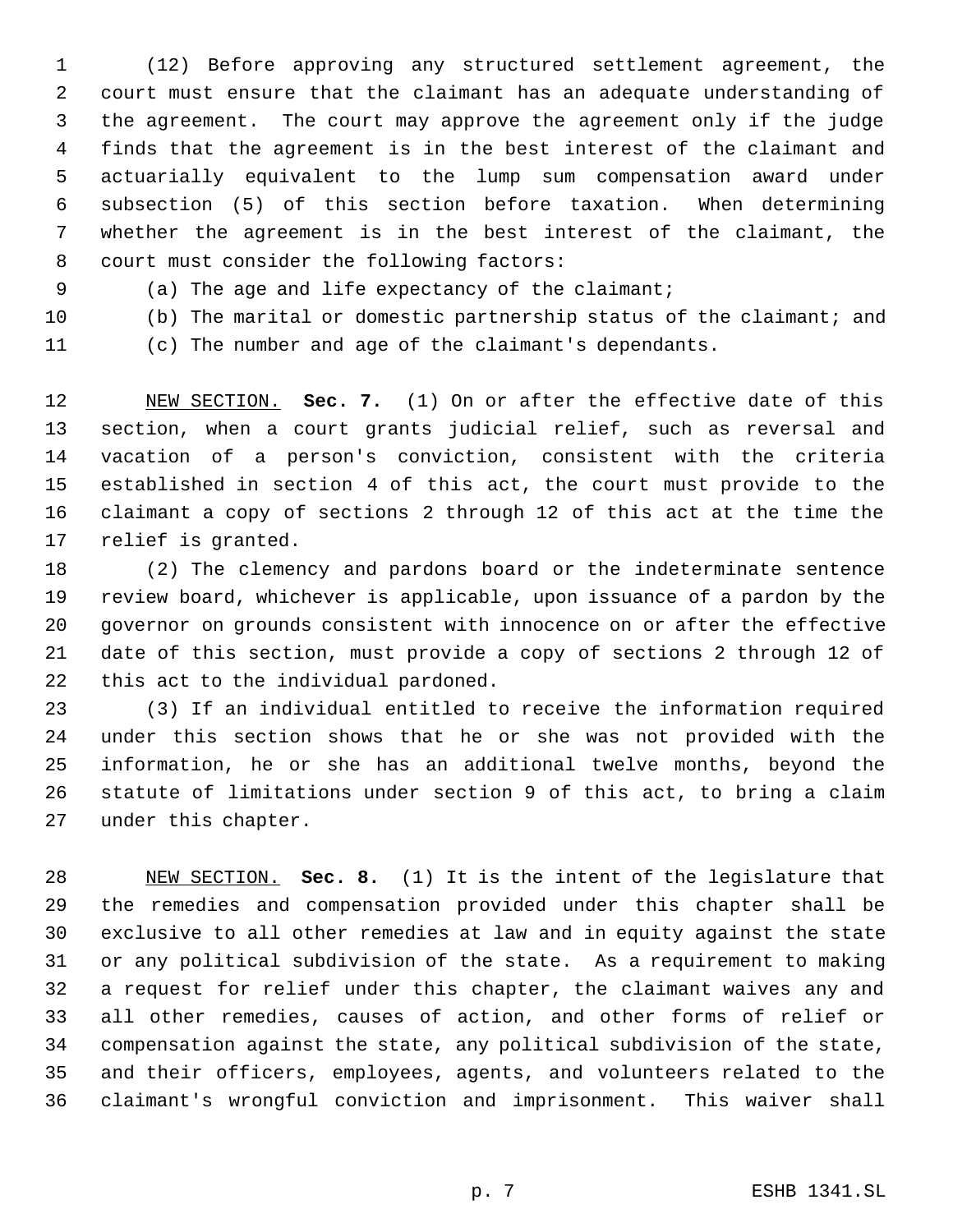also include all state, common law, and federal claims for relief, including claims pursuant to 42 U.S.C. Sec. 1983. A wrongfully convicted person who elects not to pursue a claim for compensation pursuant to this chapter shall not be precluded from seeking relief through any other existing remedy. The claimant must execute a legal release prior to the payment of any compensation under this chapter. If the release is held invalid for any reason and the claimant is awarded compensation under this chapter and receives a tort award related to his or her wrongful conviction and incarceration, the claimant must reimburse the state for the lesser of:

 (a) The amount of the compensation award, excluding the portion awarded pursuant to section 6(5) (c) through (e) of this act; or

(b) The amount received by the claimant under the tort award.

 (2) A release dismissal agreement, plea agreement, or any similar agreement whereby a prosecutor's office or an agent acting on its behalf agrees to take or refrain from certain action if the accused individual agrees to forgo legal action against the county, the state of Washington, or any political subdivision, is admissible and should be evaluated in light of all the evidence. However, any such agreement is not dispositive of the question of whether the claimant was wrongly convicted or entitled to compensation under this chapter.

 NEW SECTION. **Sec. 9.** Except as provided in section 7 of this act, an action for compensation under this chapter must be commenced within three years after the grant of a pardon, the grant of judicial relief and satisfaction of other conditions described in section 2 of this act, or release from custody, whichever is later. However, any action by the state challenging or appealing the grant of judicial relief or release from custody tolls the three-year period. Any persons meeting the criteria set forth in section 2 of this act who was wrongly convicted before the effective date of this section may commence an action under this chapter within three years after the effective date of this section.

 *\*NEW SECTION. Sec. 10. All payments by the state under this chapter shall be paid from the liability account established under RCW 4.92.130. \*Sec. 10 was vetoed. See message at end of chapter.*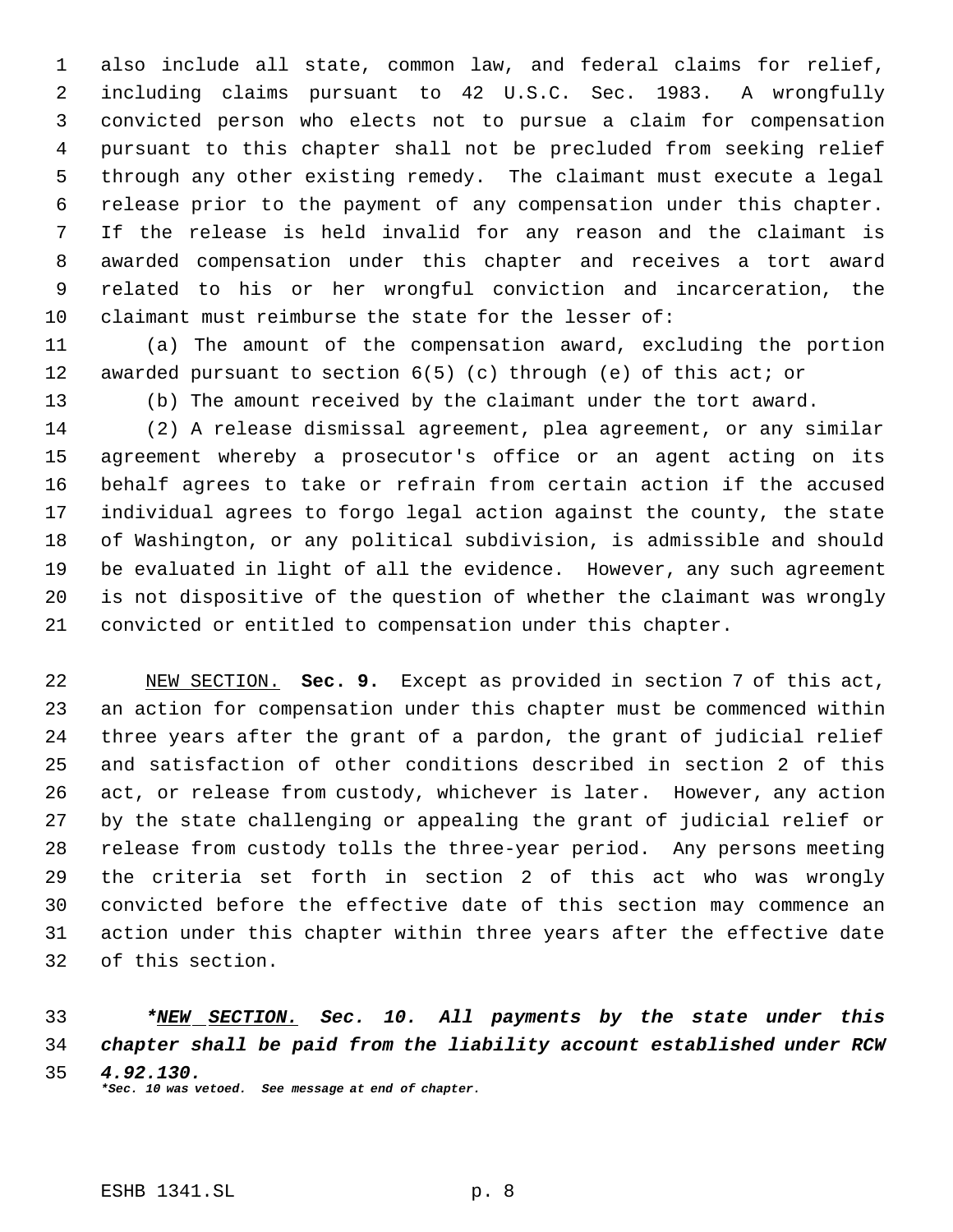NEW SECTION. **Sec. 11.** A new section is added to chapter 28B.15 RCW to read as follows:

 (1) Subject to the conditions in subsection (2) of this section and the limitations in RCW 28B.15.910, the governing boards of the state universities, the regional universities, The Evergreen State College, and the community colleges, must waive all tuition and fees for the following persons:

(a) A wrongly convicted person; and

 (b) Any child or stepchild of a wrongly convicted person who was born or became the stepchild of, or was adopted by, the wrongly convicted person before compensation is awarded under section 6 of this act.

 (2) The following conditions apply to waivers under subsection (1) of this section:

 (a) A wrongly convicted person must be a Washington domiciliary to be eligible for the tuition waiver.

 (b) A child must be a Washington domiciliary ages seventeen through twenty-six years to be eligible for the tuition waiver. A child's marital status does not affect eligibility.

 (c) Each recipient's continued participation is subject to the school's satisfactory progress policy.

 (d) Tuition waivers for graduate students are not required for those who qualify under subsection (1) of this section but are encouraged.

 (e) Recipients who receive a waiver under subsection (1) of this section may attend full time or part time. Total credits earned using the waiver may not exceed two hundred quarter credits, or the equivalent of semester credits.

 (3) Private vocational schools and private higher education institutions are encouraged to provide waivers consistent with the terms of this section.

(4) For the purposes of this section:

 (a) "Child" means a biological child, stepchild, or adopted child who was born of, became the stepchild of, or was adopted by a wrongly convicted person before compensation is awarded under section 6 of this act.

(b) "Fees" includes all assessments for costs incurred as a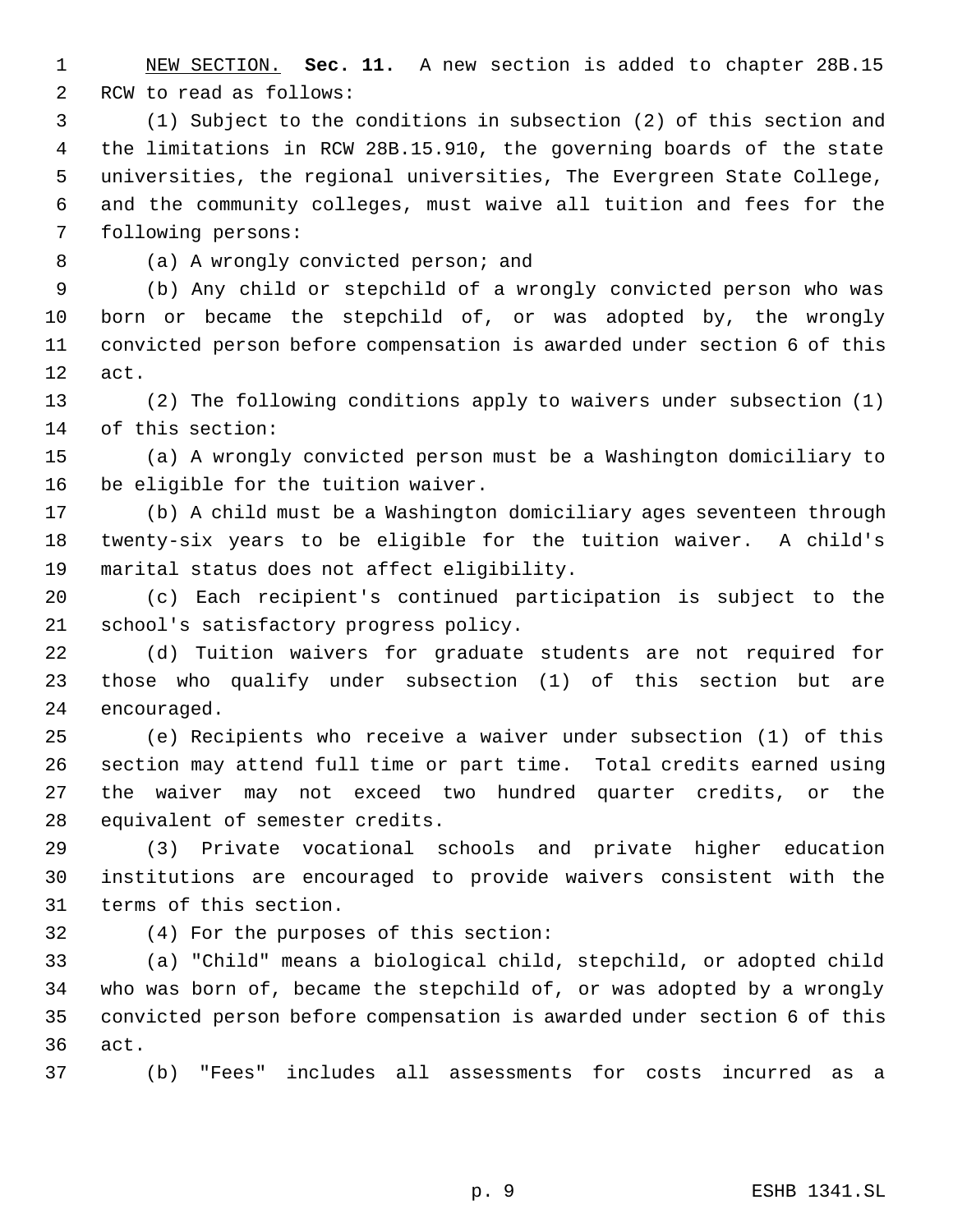condition to a student's full participation in coursework and related activities at an institution of higher education.

 (c) "Washington domiciliary" means a person whose true, fixed, and permanent house and place of habitation is the state of Washington. In ascertaining whether a wrongly convicted person or child is domiciled in the state of Washington, public institutions of higher education must, to the fullest extent possible, rely upon the standards provided in RCW 28B.15.013.

 (d) "Wrongly convicted person" means a Washington domiciliary who was awarded damages under section 6 of this act.

 NEW SECTION. **Sec. 12.** A new section is added to chapter 72.09 RCW to read as follows:

 When a court refers a person to the department under section 6 of this act as part of the person's award in a wrongful conviction claim, the department must provide reasonable access to existing reentry programs and services. Nothing in this section requires the department to establish new reentry programs or services.

 *\*Sec. 13. RCW 4.92.130 and 2011 1st sp.s. c 43 s 513 are each amended to read as follows:*

 *A liability account in the custody of the treasurer is hereby created as a nonappropriated account to be used solely and exclusively for the payment of liability settlements and judgments against the state under 42 U.S.C. Sec. 1981 et seq. or for the tortious conduct of its officers, employees, and volunteers and all related legal defense costs.*

 *(1) The purpose of the liability account is to: (a) Expeditiously pay legal liabilities and defense costs of the state resulting from tortious conduct; (b) promote risk control through a cost allocation system which recognizes agency loss experience, levels of self- retention, and levels of risk exposure, including the payment of compensation awarded by a court under section 6 of this act; and (c) establish an actuarially sound system to pay incurred losses, within defined limits.*

 *(2) The liability account shall be used to pay claims for injury and property damages and legal defense costs exclusive of agency-retained expenses otherwise budgeted.*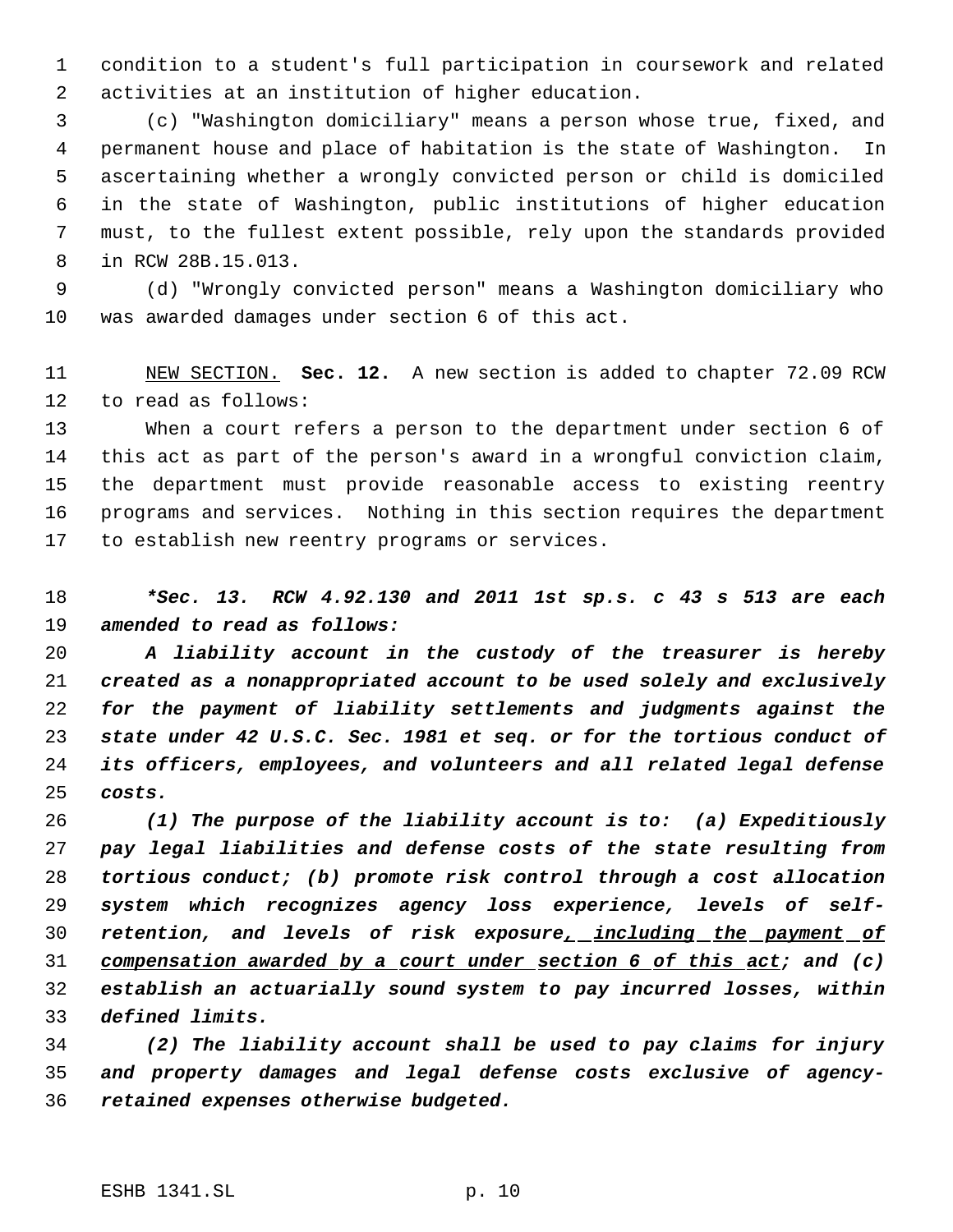*(3) No money shall be paid from the liability account, except for defense costs, unless all proceeds available to the claimant from any valid and collectible liability insurance shall have been exhausted and unless:*

 *(a) The claim shall have been reduced to final judgment in a court of competent jurisdiction; or*

*(b) The claim has been approved for payment.*

 *(4) The liability account shall be financed through annual premiums assessed to state agencies, based on sound actuarial principles, and shall be for liability coverage in excess of agency-budgeted self-retention levels.*

 *(5) Annual premium levels shall be determined by the risk manager. An actuarial study shall be conducted to assist in determining the appropriate level of funding.*

 *(6) Disbursements for claims from the liability account shall be made to the claimant, or to the clerk of the court for judgments, upon written request to the state treasurer from the risk manager.*

 *(7) The director may direct agencies to transfer moneys from other funds and accounts to the liability account if premiums are delinquent.*

 *(8) The liability account shall not exceed fifty percent of the actuarial value of the outstanding liability as determined annually by the office of risk management. If the account exceeds the maximum amount specified in this section, premiums may be adjusted by the office of risk management in order to maintain the account balance at the maximum limits. If, after adjustment of premiums, the account balance remains above the limits specified, the excess amount shall be prorated back to the appropriate funds.*

 *(9) The payment of compensation for wrongful conviction awarded by a court under section 6 of this act does not constitute a finding that the wrongful conviction resulted from tortious conduct by the officers or employees of the state or the political subdivisions, municipal corporations, and quasi-municipal corporations of the state. \*Sec. 13 was vetoed. See message at end of chapter.*

 NEW SECTION. **Sec. 14.** If any provision of this act or its application to any person or circumstance is held invalid, the remainder of the act or the application of the provision to other persons or circumstances is not affected.